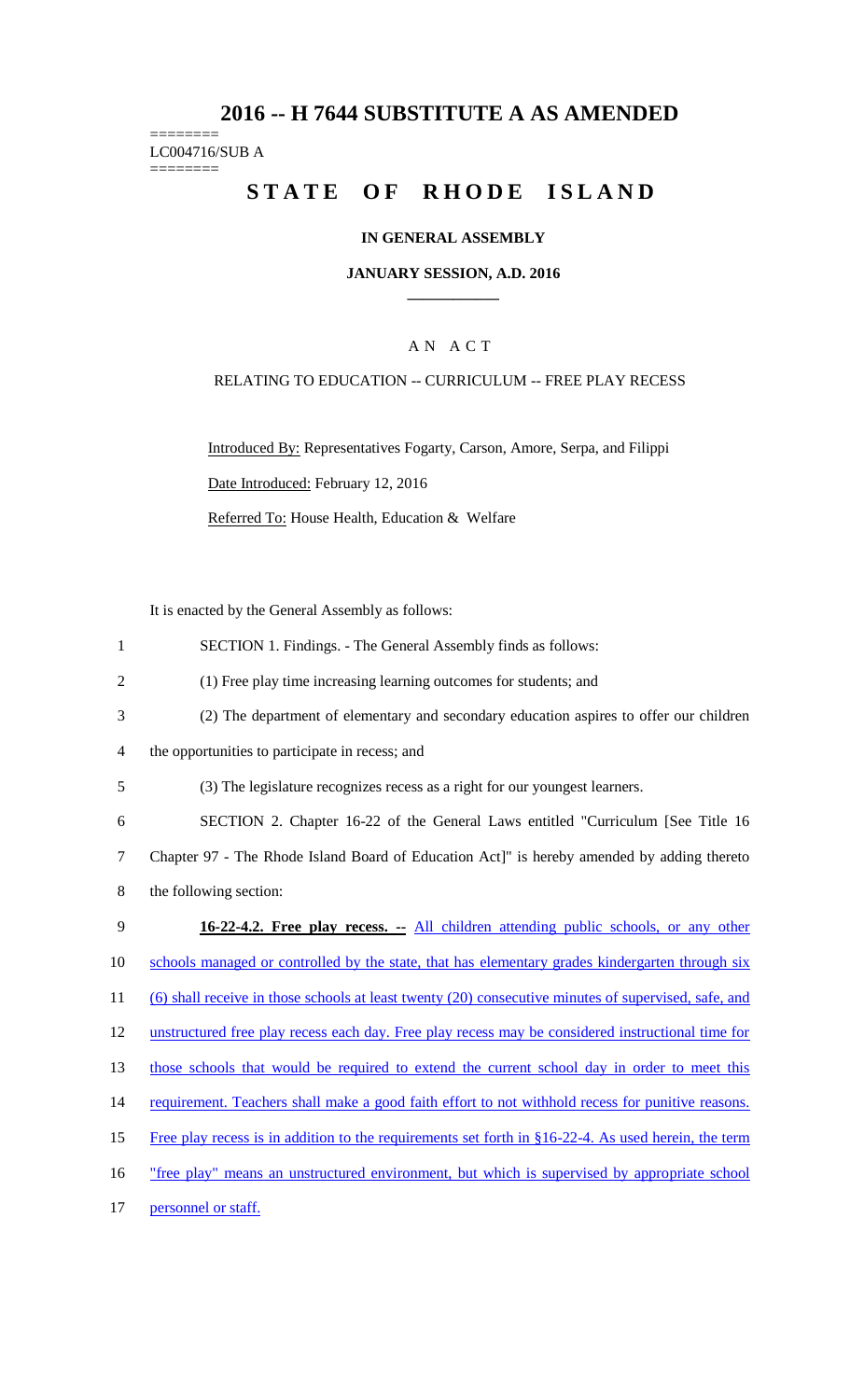1 SECTION 3. This act shall take effect upon passage.

 $=$ LC004716/SUB A  $=$